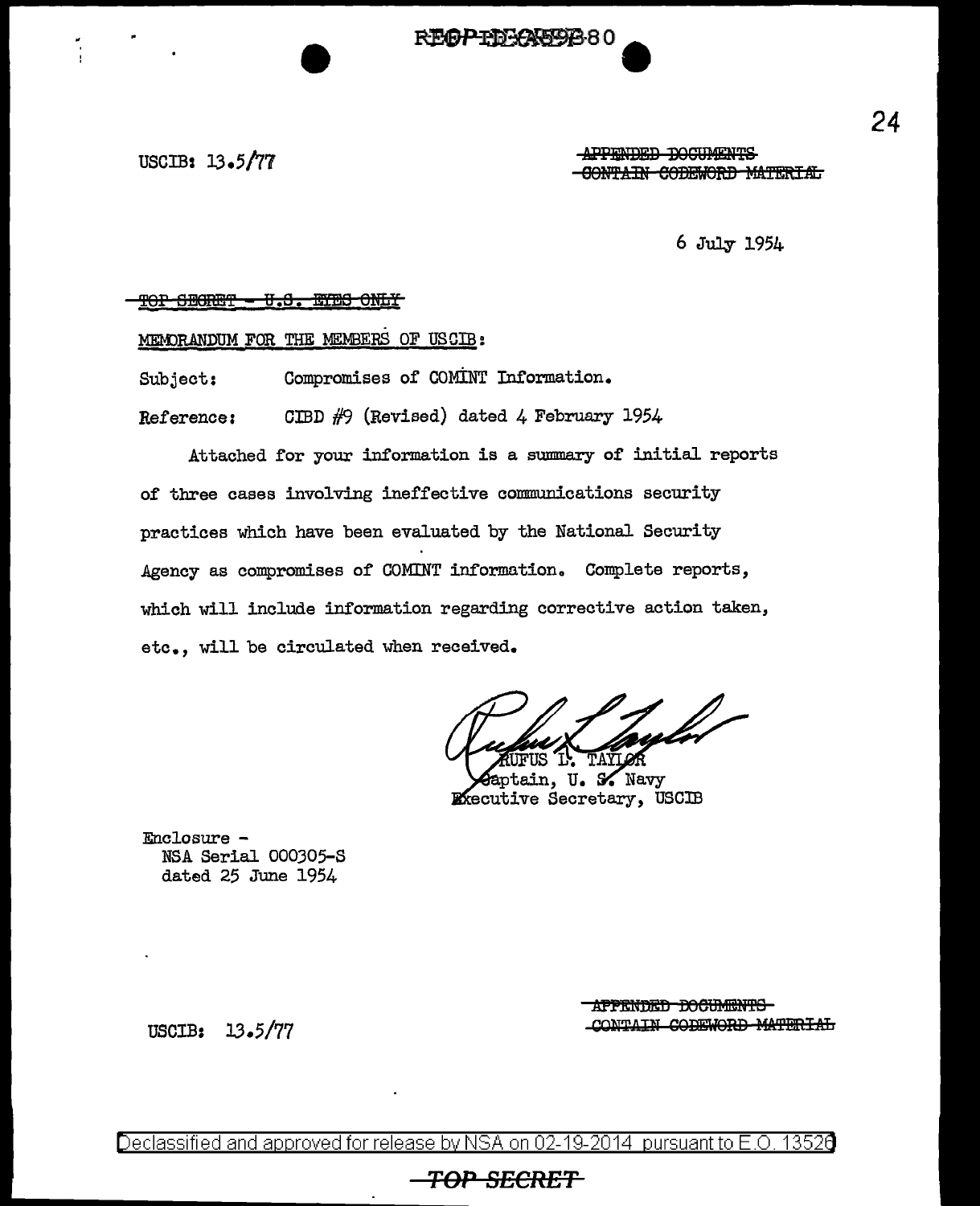

NATIONAL SECURITY AGENCY WASHINGTON 25, D. C.

Serial: 000305-S

25 June 1954

TOP SHORET

MEMORANDUM FOR THE EXECUTIVE SECRETARY. USCIB

SUBJECT: Compromises of COMINT Information

Reference: CIBD NO. 9

1. A report of recent compromises of COMINT information is inclosed for your file. Extra copies of the inclosure are furnished for forwarding by you to the members of USCIB.

2. It is noted that this report is initial in nature. When sufficient information is' received, a final type report will be forwarded to you.

FOR THE DIRECTOR:

(signed) L. H. FROST Captain, US Navy Chief of Staff

Incl:  $a/s$  ( $40$  copies)

APPENDED DOCUMENTS CONTAIN CODEWORD MATERIAL

Inclosure with USCIB:  $13.5/77$  dtd 6 July 1954

## **TOP SECRET**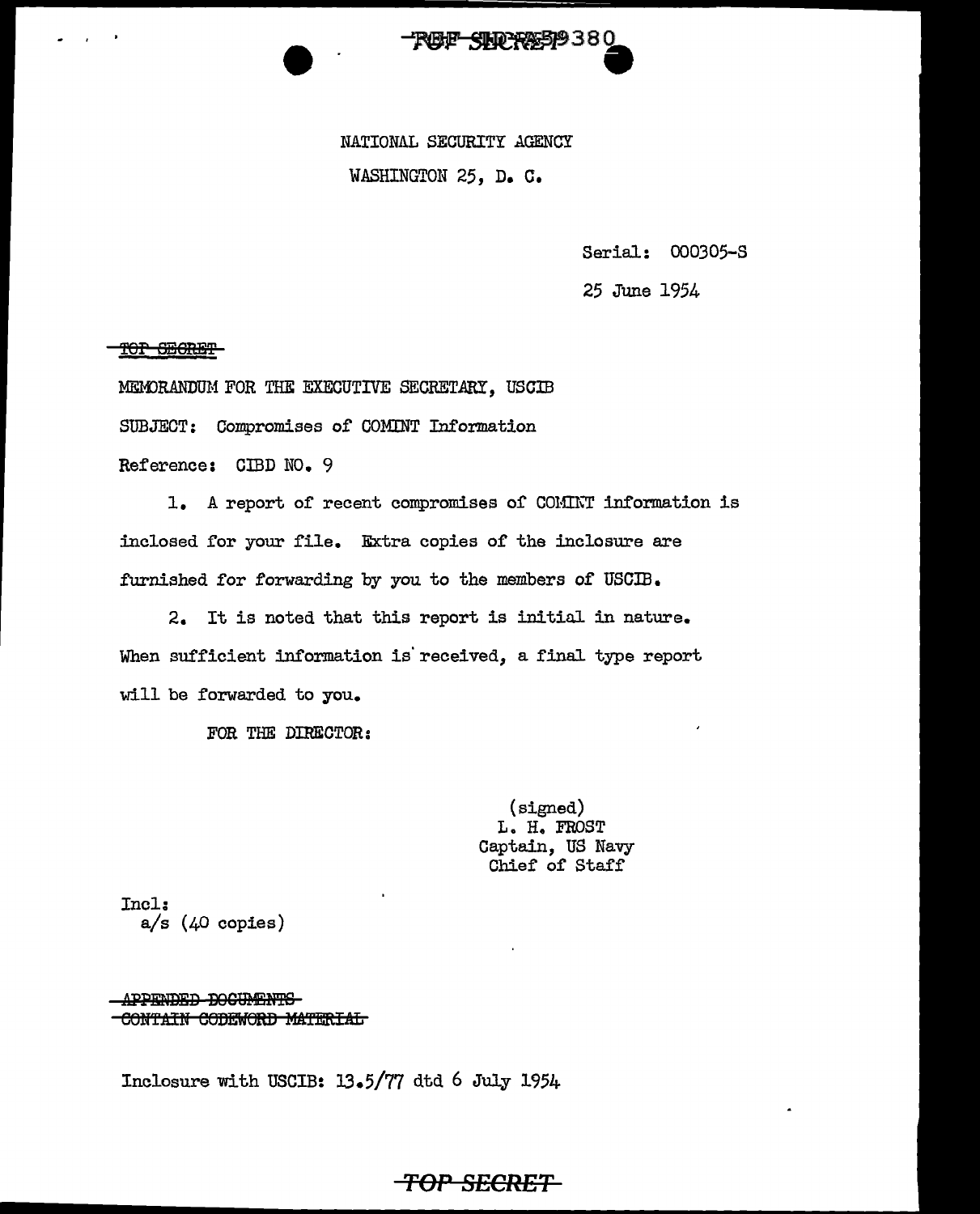

<del>TOP SECRET FROIH</del>

# PL 86-36/50 USC 3605

 $EO$  3.3(h)(2)

### COMPROMISES OF COMINT INFORMATION

1. The following report of COMINT compromises cover the period from 5 April 1954 to 15 May 1954.

a. On 5 April 1954, a communications security violation occurred at Detachment E. 333rd Communications Reconnaissance Company, Nome, Alaska. On that date portions of four messages, one classified SECRET CODEWORD and three classified CONFIDENTIAL were inadvertently enclphered in depth and subsequently transmitted over communication circuits vulnerable to interception. These messages must be considered compromised. The subject violation, if intercepted and decrypted. would compromise our success in the recovery of a

b. On 12 April 1954 a communications security violation occurred at the 34th Radio Squadron Mobile. On that date a portion of a message classified CONFIDENTIAL was inadvertently transmitted in plain language over a landline teletype circuit to Wheelus Air Force Base, Tripoli, Libya. Since the relevant transmission was vulnerable to interception, the information must be considered compromised. The T subject violation if intercepted, would

c. On 15 May 1954 a communications security violation occurred at the National Security Agency Communication Center, Washington 25, D. C. On that date a portion of a message classified SECRET CODEWORD was inadvertently transmitted in the clear over a landline communication circuit to the Navy Security Station (OP-302) Washington 25, D. C. Since the relevant transmission was vulnerable to interception, the information must be considered compromised. The subject violation, if intercepted, would expose our system of case notations and our use of RAD numbers to indicate callsign continuity.

Top Secret Control No. 54-1689 Copy  $24$  of 61 Coples Page 1 of 2 Pages

P SECRET FROTH

Incl